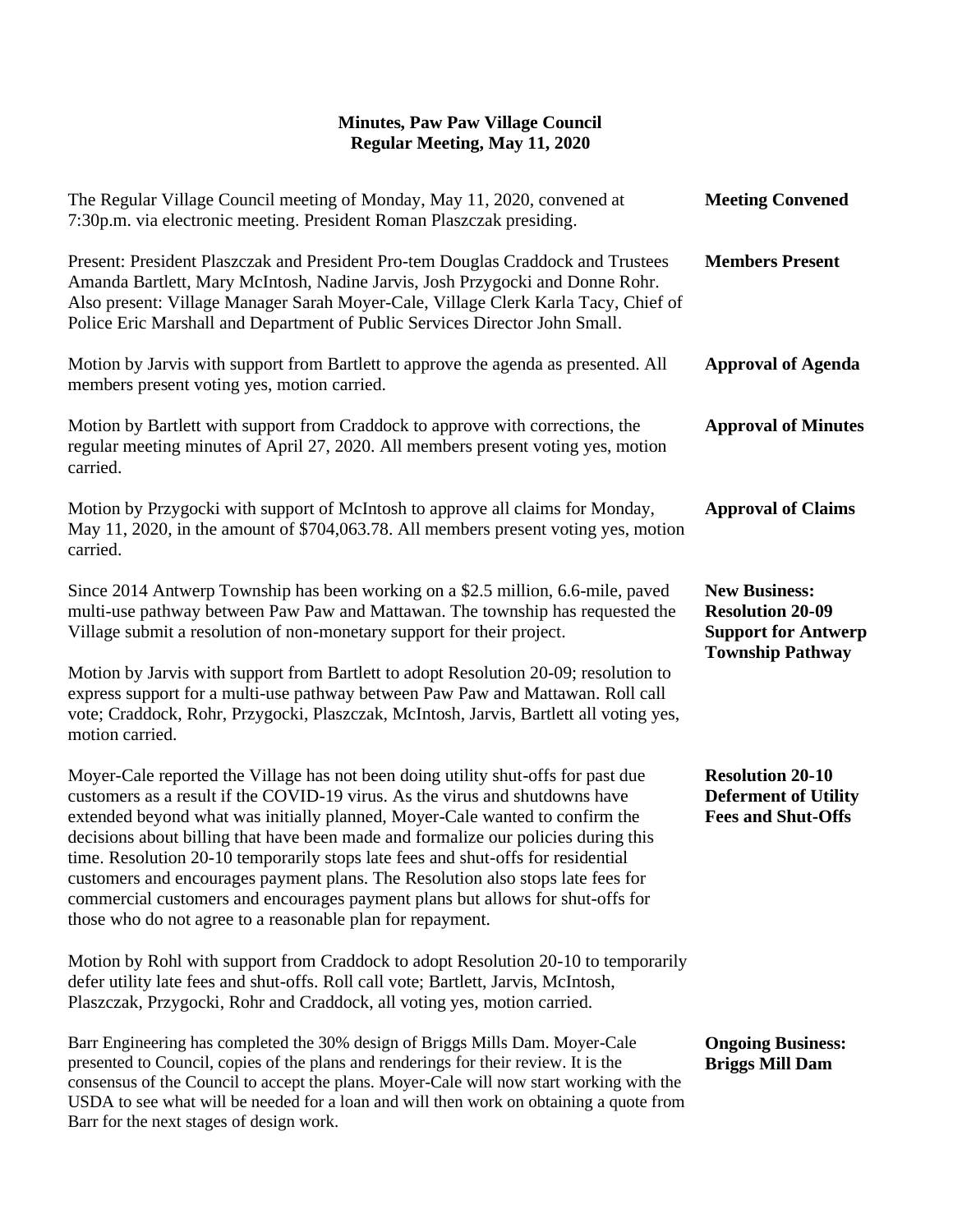## **Minutes, Paw Paw Village Council Regular Meeting, May 11, 2020**

| Moyer-Cale reported the Finance and Admin Committee met to discuss recruiting<br>options for the DPS Director position.                                                                                                                                                                                                                                | <b>Committee Meetings</b><br>and Reports<br><b>Finance and Admin</b> |
|--------------------------------------------------------------------------------------------------------------------------------------------------------------------------------------------------------------------------------------------------------------------------------------------------------------------------------------------------------|----------------------------------------------------------------------|
| Motion by Rohl with support from Craddock to utilize the professional recruiting<br>services of Gov.HR to locate candidates for the open DPS Director position, for an<br>amount not to exceed \$7,500 plus advertising costs. Roll call vote; Bartlett, Jarvis,<br>McIntosh, Plaszczak, Przygocki, Rohr and Craddock, all voting yes, motion carried. |                                                                      |
| Jarvis reported the Public Services committee met to discuss the lead and copper<br>rules, 2020 road striping and sidewalk projects.                                                                                                                                                                                                                   | <b>Public Services</b>                                               |
| Jarvis reported the Parks and Rec board discussed spring park clean-ups, the kayak<br>launch installation and opening the public restrooms.                                                                                                                                                                                                            | <b>Parks and Rec</b>                                                 |
| No Report.                                                                                                                                                                                                                                                                                                                                             | <b>DDA</b>                                                           |
| No Report.                                                                                                                                                                                                                                                                                                                                             | <b>Economic Develop</b>                                              |
| No Report.                                                                                                                                                                                                                                                                                                                                             | <b>Farmers Market</b>                                                |
| No Report.                                                                                                                                                                                                                                                                                                                                             | <b>Fire Board</b>                                                    |
| No Report.                                                                                                                                                                                                                                                                                                                                             | <b>Historical Committee</b>                                          |
| No Report.                                                                                                                                                                                                                                                                                                                                             | <b>Housing Commission</b>                                            |
| No Report.                                                                                                                                                                                                                                                                                                                                             | <b>Maple Lake</b><br><b>Preservation</b>                             |
| Jarvis reported the Planning Commission did a site plan review for the Slate Stone<br>property on Kalamazoo St.                                                                                                                                                                                                                                        | <b>Planning Commission</b>                                           |
| No Report.                                                                                                                                                                                                                                                                                                                                             | <b>Wellhead Protection</b>                                           |
| Craddock the Wine and Harvest Board hopes to make a determination by the first<br>week of July whether the festival will be held this year due to the COVID-19                                                                                                                                                                                         | <b>Wine &amp; Harvest</b>                                            |
| pandemic.                                                                                                                                                                                                                                                                                                                                              | <b>Council Member</b><br><b>Comments</b>                             |
| All Council members thanked Director Small on his hard work and dedication<br>throughout the years.                                                                                                                                                                                                                                                    |                                                                      |
| Moyer-Cale expressed her gratitude to Director Small for not only doing a great job in<br>his department but in also helping to make her job easier.                                                                                                                                                                                                   | <b>Manager Comments</b>                                              |
| Director Small thanked Council and staff for the opportunity to serve Paw Paw in the<br>Public Services department for over 30 years.                                                                                                                                                                                                                  | <b>Staff Comments</b>                                                |